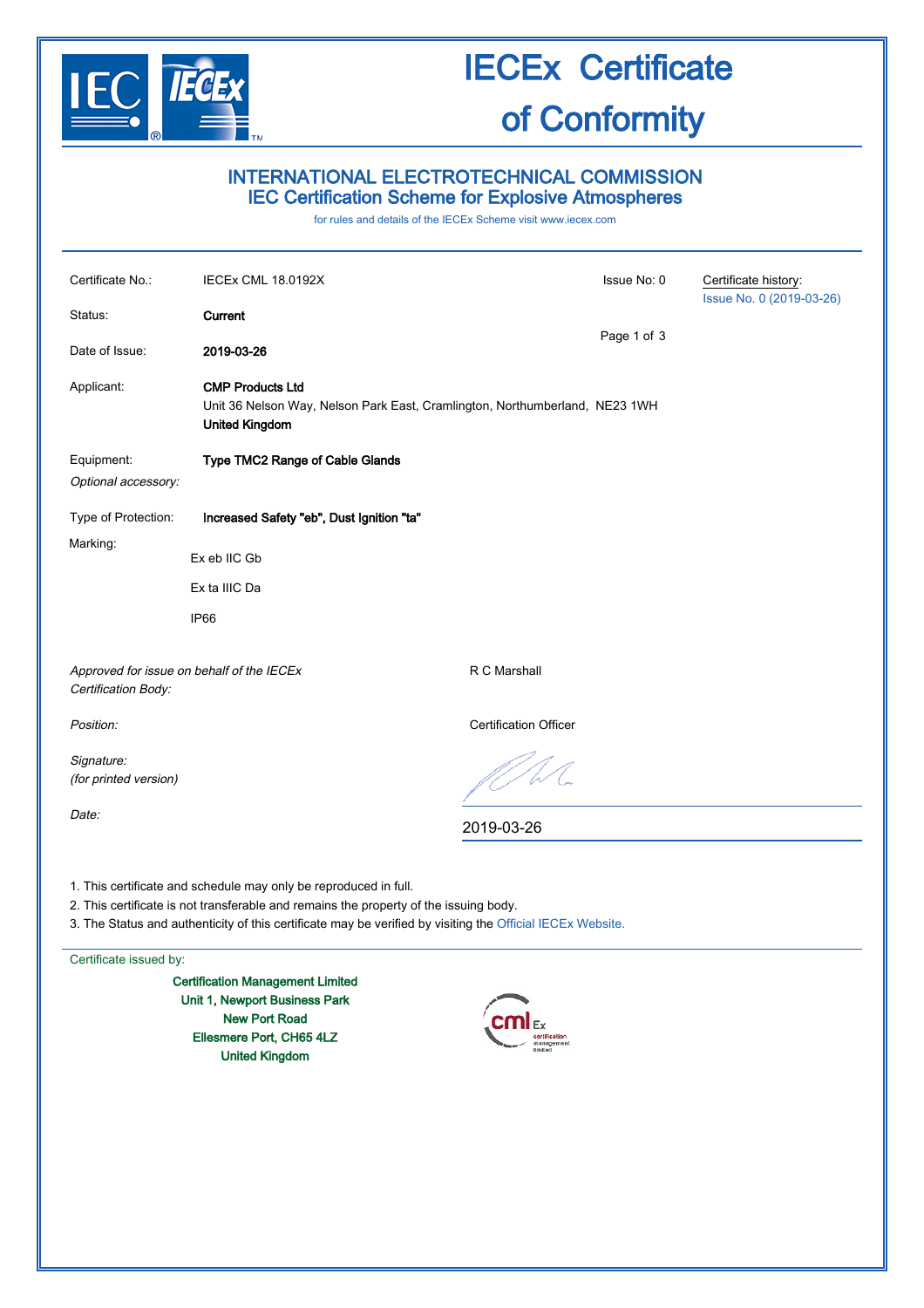

# IECEx Certificate of Conformity

| Certificate No: | <b>IECEX CML 18.0192X</b>                                                                                                       | Issue No: 0 |
|-----------------|---------------------------------------------------------------------------------------------------------------------------------|-------------|
| Date of Issue:  | 2019-03-26                                                                                                                      | Page 2 of 3 |
| Manufacturer:   | <b>CMP Products Ltd</b><br>Unit 36 Nelson Way, Nelson Park East, Cramlington, Northumberland, NE23 1WH<br><b>United Kingdom</b> |             |

Additional Manufacturing location(s):

This certificate is issued as verification that a sample(s), representative of production, was assessed and tested and found to comply with the IEC Standard list below and that the manufacturer's quality system, relating to the Ex products covered by this certificate, was assessed and found to comply with the IECEx Quality system requirements. This certificate is granted subject to the conditions as set out in IECEx Scheme Rules, IECEx 02 and Operational Documents as amended.

#### STANDARDS:

The apparatus and any acceptable variations to it specified in the schedule of this certificate and the identified documents, was found to comply with the following standards:

| IEC 60079-0: 2017<br>Edition: 7.0 | Explosive atmospheres - Part 0: Equipment - General requirements                     |
|-----------------------------------|--------------------------------------------------------------------------------------|
| IEC 60079-31: 2013<br>Edition:2   | Explosive atmospheres - Part 31: Equipment dust ignition protection by enclosure "t" |
| IEC 60079-7: 2015<br>Edition: 5.0 | Explosive atmospheres – Part 7: Equipment protection by increased safety "e"         |

This Certificate does not indicate compliance with electrical safety and performance requirements other than those expressly included in the

Standards listed above.

#### TEST & ASSESSMENT REPORTS:

A sample(s) of the equipment listed has successfully met the examination and test requirements as recorded in

Test Report:

[GB/CML/ExTR19.0052/00](http://iecex.iec.ch/extr/GB.CML.ExTR19.0052.00)

Quality Assessment Report:

[GB/CML/QAR19.0001/00](http://iecex.iec.ch/qar/GB.CML.QAR19.0001.00)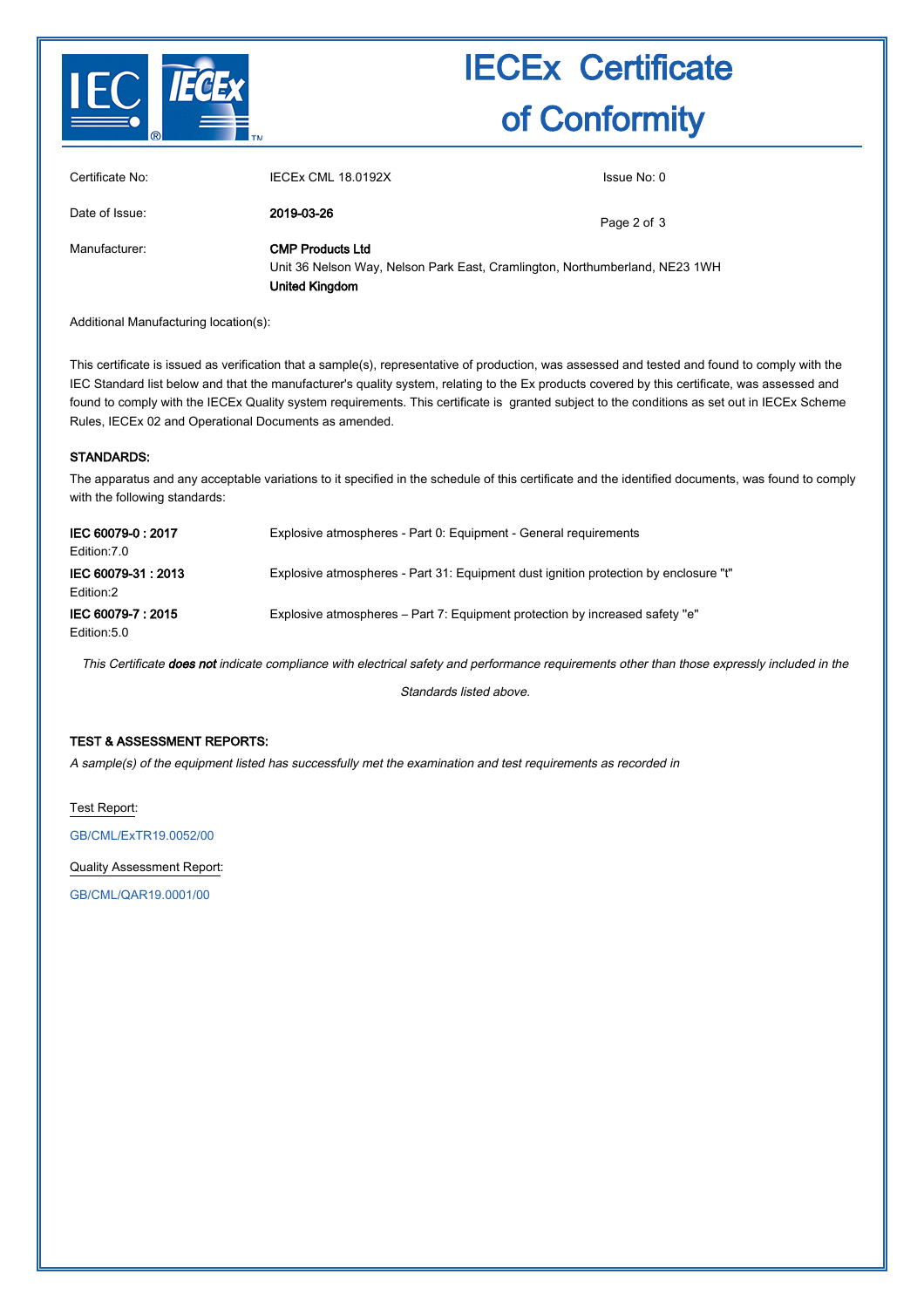

# IECEx Certificate of Conformity

Certificate No: IECEx CML 18.0192X Issue No: 0

Date of Issue: 2019-03-26

Page 3 of 3

Schedule

#### EQUIPMENT:

Equipment and systems covered by this certificate are as follows:

The TMC2 Range of Cable Glands are designed to be threaded into suitably certified enclosures to permit the entry of metal clad (MC) cables. Each gland comprises a threaded front item and a nut housing an elastomeric sealing ring and clamping spring assembly. The assembly is compressed by the rear threaded rear nut.

Refer to Annex for full description and conditions of manufacture.

#### SPECIFIC CONDITIONS OF USE: YES as shown below:

Refer to Annex for specific conditions of use.

#### Annex:

[IECEx CML 18.0192X Iss. 0 Certificate Annex.pdf](http://iecex.iec.ch/cert/IECExCML18.01920/$File/IECEx CML 18.0192X Iss. 0 Certificate Annex.pdf)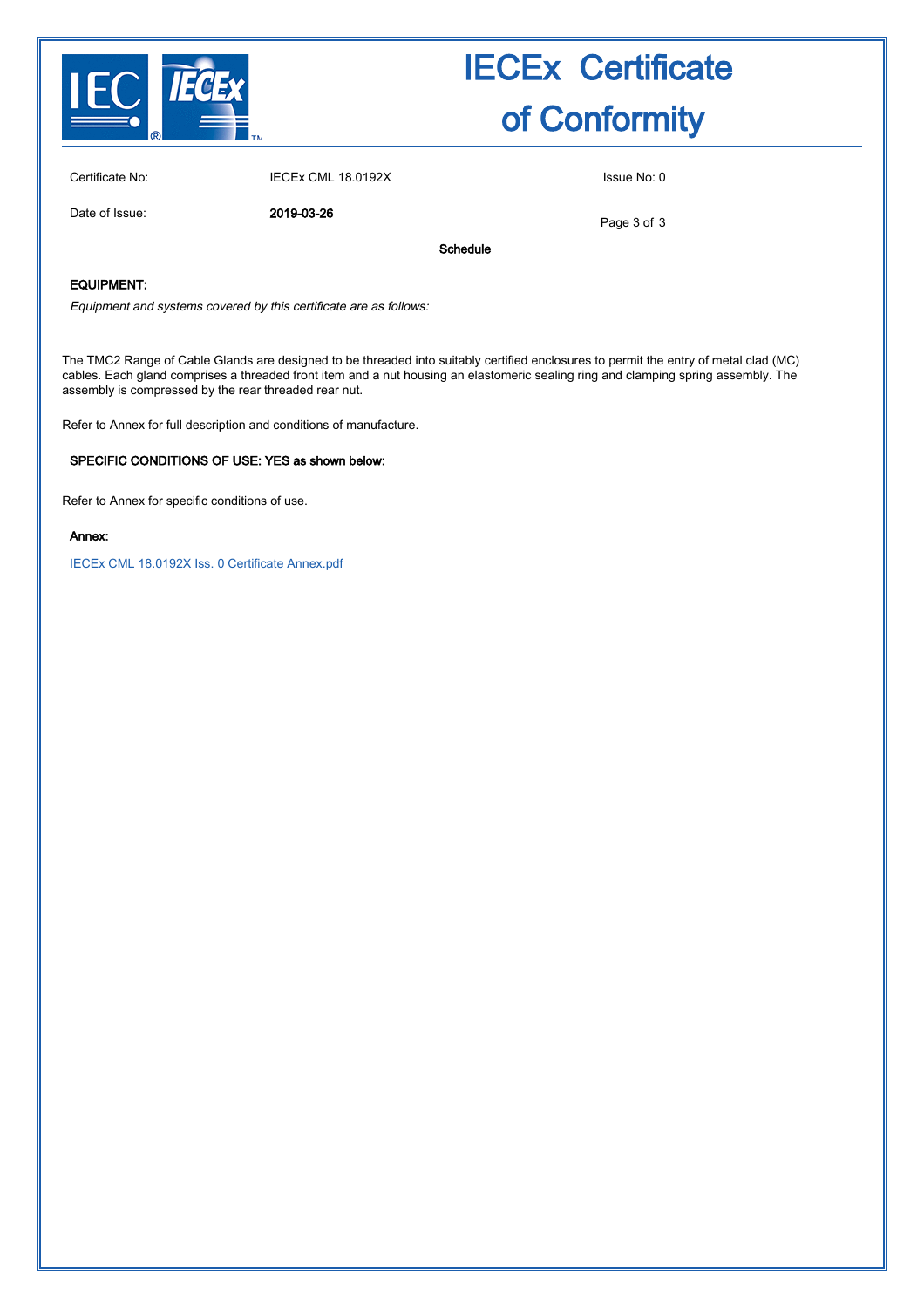**Annexe to: IECEx CML 18.0192X Iss. 0 Applicant: CMP Products Ltd Apparatus: Type TMC2 Range of Cable Glands**



# **Description**

The TMC2 Range of Cable Glands are designed to be threaded into suitably certified enclosures to permit the entry of metal clad (MC) cables. Each gland comprises a threaded front item and a nut housing an elastomeric sealing ring and clamping spring assembly. The assembly is compressed by the rear threaded rear nut.

### **Materials of manufacture:**

The standard material supplied is:

| BS EN 573-3:2013 / BS EN 755-1-3:2008 Grade 6082 T6, 6262 T6 / BS<br>Aluminium<br>  EN 1676:2010 Grade LM25 TF |  |
|----------------------------------------------------------------------------------------------------------------|--|
|----------------------------------------------------------------------------------------------------------------|--|

Alternate materials are:

| Stainless steel | BS EN 10088-3:2014 Grades 316S11, 316S13, 316S31, 316S33, 316L                                    |
|-----------------|---------------------------------------------------------------------------------------------------|
| Mild steel      | BS EN 10277-2:2008 Grades 220M07, 230M07 (EN1A) / 220M07Pb,<br>230M07Pb (EN1APb)                  |
| <b>Brass</b>    | BS EN 12164:2011/ BS EN 12168:2011 Grade CuZn39Pb3 (CW614N)                                       |
|                 | All brass manufactured component parts can be optionally nickel plated to a<br>maximum of 0.008mm |

### **Alternative entry component thread forms:**

| Metric       | ISO 965-1, ISO 965-3 medium fit (6g) for external threads                        |
|--------------|----------------------------------------------------------------------------------|
| ET (Conduit) | BS31:1940 (1979), Table A                                                        |
| <b>PG</b>    | DIN 40430:1971                                                                   |
| <b>BSPP</b>  | BS2779:1986 class A full form for external threads                               |
| <b>BSPT</b>  | BS21:1985 standard threads only as clause 5.4, gauging to clause 5.2<br>system A |
| <b>ISO</b>   | ISO 7/1:1994, gauging to ISO 7/2 clause 6.3 for external threads                 |
| <b>NPT</b>   | ANSI/ASME B1.20.1-2013 gauging to clause 3.2 for external threads                |
| <b>NPSM</b>  | ANSI/ASME B1.20.1-2013 gauging to clause 6.4 for external threads                |

Unit 1, Newport Business Park New Port Road Ellesmere Port **CH65 4LZ** 

 $T +44(0) 151 559 1160$ E info@cmlex.com